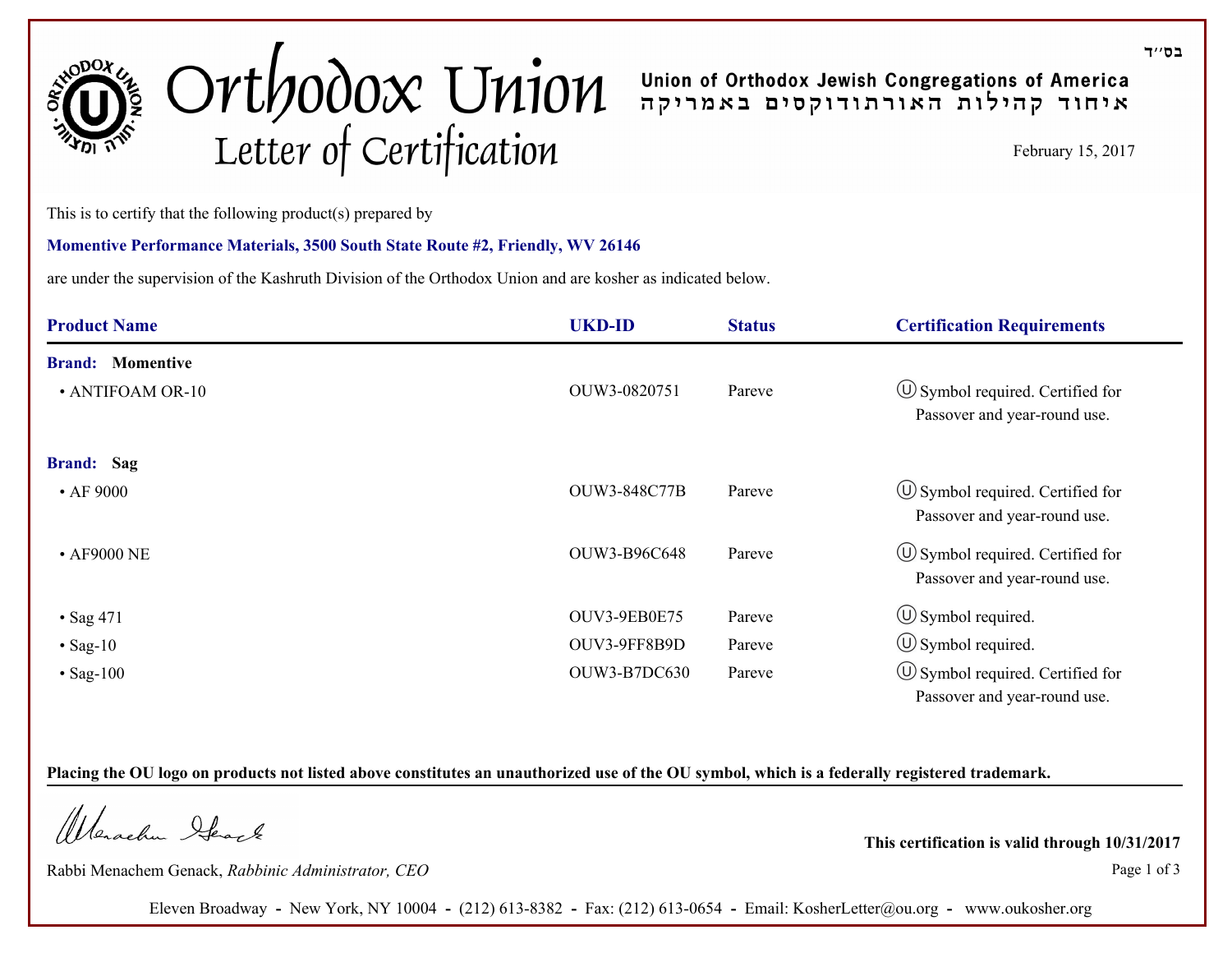

Union of Orthodox Jewish Congregations of America<br>איחוד קהילות האורתודוקסים באמריקה

February 15, 2017

## **Momentive Performance Materials (continued)**

This is to certify that the following product(s) prepared by this company are under the supervision of the Kashruth Division of the Orthodox Union and are kosher as indicated below.

| <b>Product Name</b>    | <b>UKD-ID</b> | <b>Status</b> | <b>Certification Requirements</b>                                      |
|------------------------|---------------|---------------|------------------------------------------------------------------------|
| Brand: Sag (continued) |               |               |                                                                        |
| $\cdot$ Sag-1000       | OUW3-364FD95  | Pareve        | $\circ$ Symbol required. Certified for<br>Passover and year-round use. |
| $\cdot$ Sag-5693       | OUW3-CB2631B  | Pareve        | $\circ$ Symbol required. Certified for<br>Passover and year-round use. |
| $\cdot$ Sag-710        | OUW3-9094880  | Pareve        | $\circ$ Symbol required. Certified for<br>Passover and year-round use. |
| $\cdot$ Sag-720        | OUW3-E8647C7  | Pareve        | $\circ$ Symbol required. Certified for<br>Passover and year-round use. |
| $\cdot$ Sag-730        | OUW3-52D5D07  | Pareve        | $\circ$ Symbol required. Certified for<br>Passover and year-round use. |
| $\cdot$ Sag-770        | OUW3-ABB6211  | Pareve        | $\circ$ Symbol required. Certified for<br>Passover and year-round use. |

**Placing the OU logo on products not listed above constitutes an unauthorized use of the OU symbol, which is a federally registered trademark.**

Werachen Ifrank

Rabbi Menachem Genack, *Rabbinic Administrator, CEO* Page 2 of 3

**This certification is valid through 10/31/2017**

Eleven Broadway **-** New York, NY 10004 **-** (212) 613-8382 **-** Fax: (212) 613-0654 **-** Email: KosherLetter@ou.org **-** www.oukosher.org